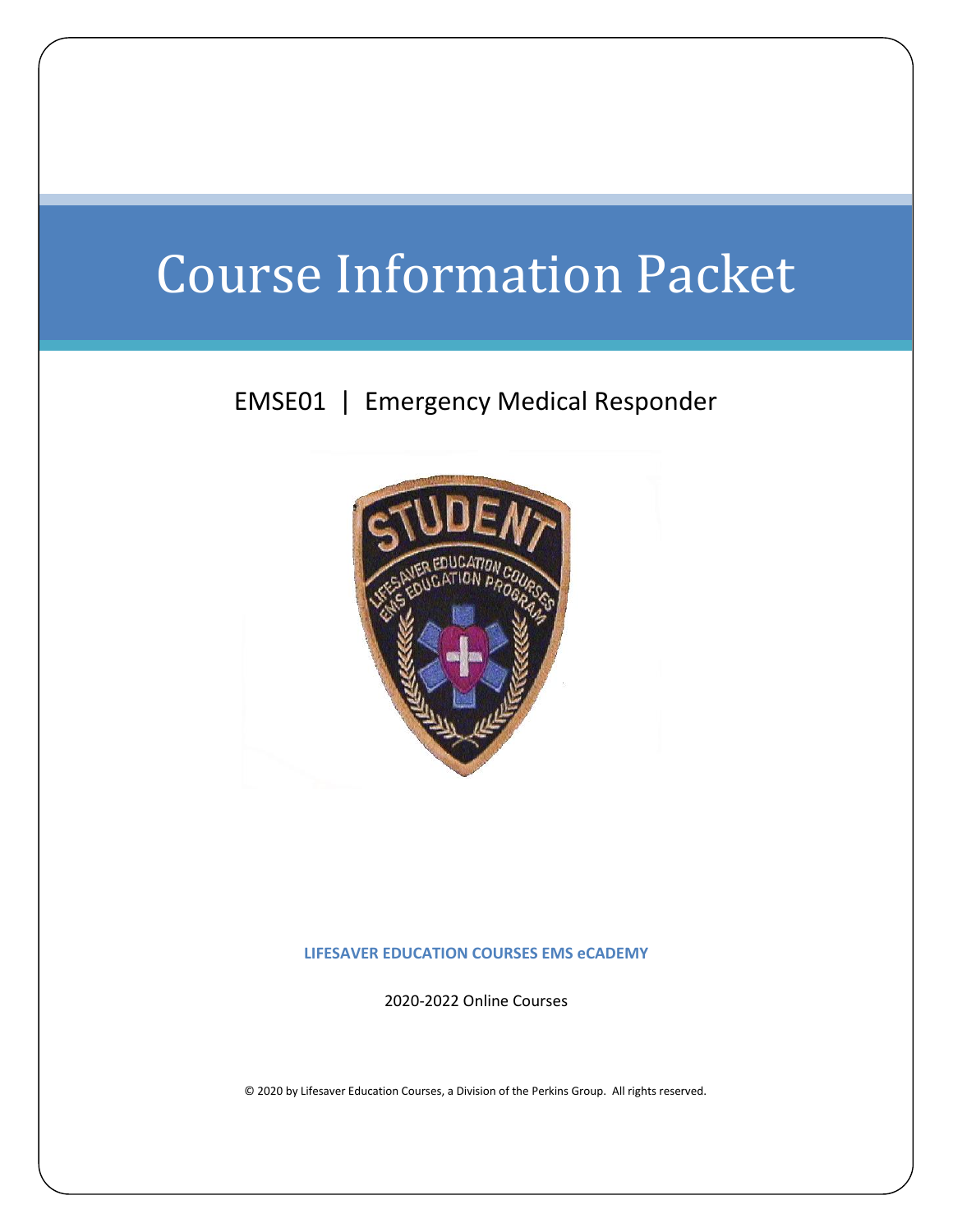## **Course Information Packet**

## EMSE01 | Emergency Medical Responder

### **Introduction**

Thank you for your interest in this online course offered by Lifesaver Education Courses. This Course Information Packet contains an overview of the course, an estimate of the costs to participate, and describes the Academy's admission procedure. This is NOT an application, you must apply online at [www.lifesavercourses.com/](http://www.lifesavercourses.com/)apply. Review this complete document carefully before continuing with the application process. If you have any questions after reviewing this document, contact the Admissions Office at 888-218-8060 o[r admissions@lifesavercourses.com.](mailto:admissions@lifesavercourses.com)

## **Course Information**

**Complete Course Information including eCADEMY and course policies, Code of Conduct and other information is available to enrolled students in the Student Handbook. If you wish to view this material prior to registration, contact the Admission Staff.**

**Online Course with Open Enrollment:** This is an online course with a required breakout session. You must complete the self-learning portion of the course online and attend the required breakout session in person at an approved site. You can enroll and begin this course at any time. Enrollment is open to anyone meeting the course prerequisites and the eCADEMY'S admission requirements.

**Curriculum:** This course is taught according to the current National EMS Education Standards (NEMSES) by NHTSA for the Emergency Medical Responder. This course meets or exceeds all Texas Department of State Health Services (TDSHS) requirements. The skills, methods, and procedures taught during this course will comply with the NEMSES Standards.

**College Credit:** No college credit is earned for successfully completing this course.

**Clinical Rotations:** No clinical rotations are required to complete this course.

**Completion Deadline:** You must complete all phases of this course within one calendar year, beginning on the date you are enrolled in the course.

**Passing Score:** The minimum passing score for this course is a cumulative grade of 80.0%.

**Breakout Sessions:** You must attend one breakout session at an approved site to complete this course. Students are responsible for scheduling their breakout session when they complete the self-learning portion of the course.

| <b>Required Breakout Sessions</b> |                                                      |  |  |
|-----------------------------------|------------------------------------------------------|--|--|
| When to Schedule                  | <b>What the Session Covers</b>                       |  |  |
| After completing all chapters.    | This two day session is offered on a Saturday and    |  |  |
|                                   | Sunday from 9 am to 6 pm. You will review, practice, |  |  |
|                                   | and test psychomotor skills.                         |  |  |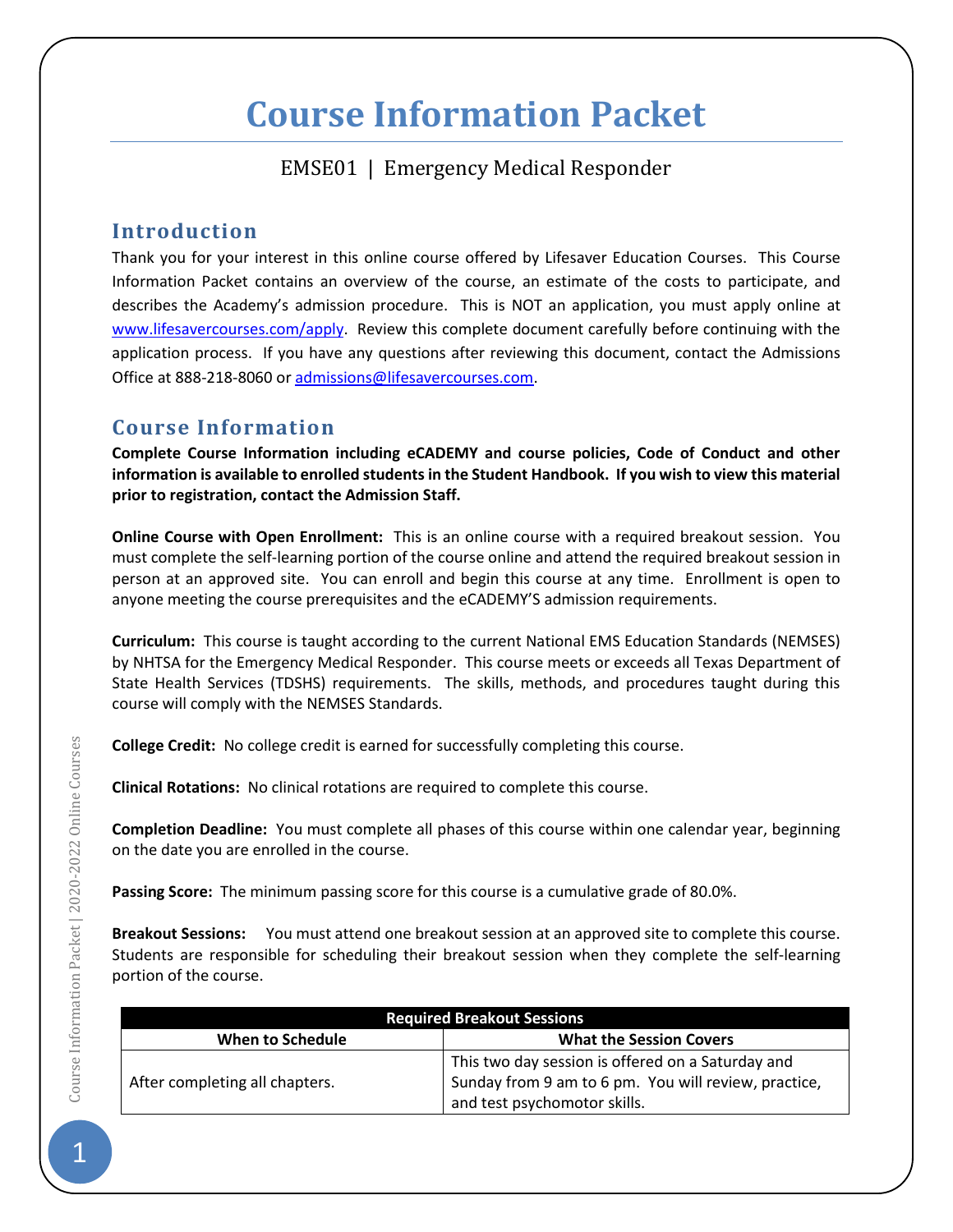**Required Minimum Hours:** The student must spend a minimum of 50 hours in the course portal engaged in a learning activity. All activities in the course portal are timed.

**Completion:** Upon successful completion of this course, the student will receive a course completion certificate, be eligible to apply to take the National Registry of EMTs (NREMT) certification examination for the EMR and be eligible to apply for Texas state certification.

**NREMT Testing Deadline:** You must take the National Registry certification examination within two years after completing this course.

**Student Housing/Lodging:** You must attend the Breakout Session at an approved site. Contact the eCADEMY Staff a[t staff@lifesavercourses.com](mailto:staff@lifesavercourses.com) to see if student housing is available or for a list of available sites and hotels offering discounts to students.

**Statement of Functional Position Description:** The Texas Department of State Health Services requires that applicants review the following Functional Position Description. Please carefully review the entire section; it outlines the general duties and requirements of the EMR.

#### **Introduction**

The following general position description for the EMR is provided as a guide for advising those interested in understanding the qualifications, competencies, and tasks required for emergency medical services certification. It is the ultimate responsibility of an employer to define specific job descriptions within the EMS entity.

#### **Qualifications**

To qualify for EMS certification or licensure an individual must successfully complete a Texas Department of State Health Services (TDSHS) approved course and achieve competency in each of the psychomotor skills. In addition, the individual must achieve a passing score on the National Registry examination. Must be at least 18 years of age. Possess a high school education or equivalent. Ability to communicate verbally via telephone and radio equipment; ability to lift, carry and balance up to 125 pounds alone or 250 pounds with assistance; ability to interpret written, oral and diagnostic form instructions; ability to see and hear well; ability to use good judgment and remain calm in high-stress situations; ability to work efficiently throughout an entire work shift; ability to calculate weight and volume ratios and read small print, both under life threatening time constraints; ability to read and understand English language manuals and road maps; ability to accurately discern street sign and address numbers; ability to interview patient, family members and bystanders; ability to document, in writing, all relevant information in prescribed format in light of legal ramifications of such; ability to converse in English with coworkers and hospital staff as to status of patient. Good manual dexterity, with ability to perform all tasks related to highest quality patient care. Ability to bend, stoop, and crawl on uneven terrain; and the ability to withstand varied environmental conditions such as extreme heat, cold, and moisture. Ability to work in low light, confined spaces and other dangerous environments.

#### **Competency Areas**

Must demonstrate competency handling emergencies utilizing all Basic Life Support equipment and skills in accordance with all behavioral objectives in the DOT EMR curriculum and the FEMA document entitled "Recognizing and Identifying Hazardous Material," and to include aids for resuscitation, blood pressure by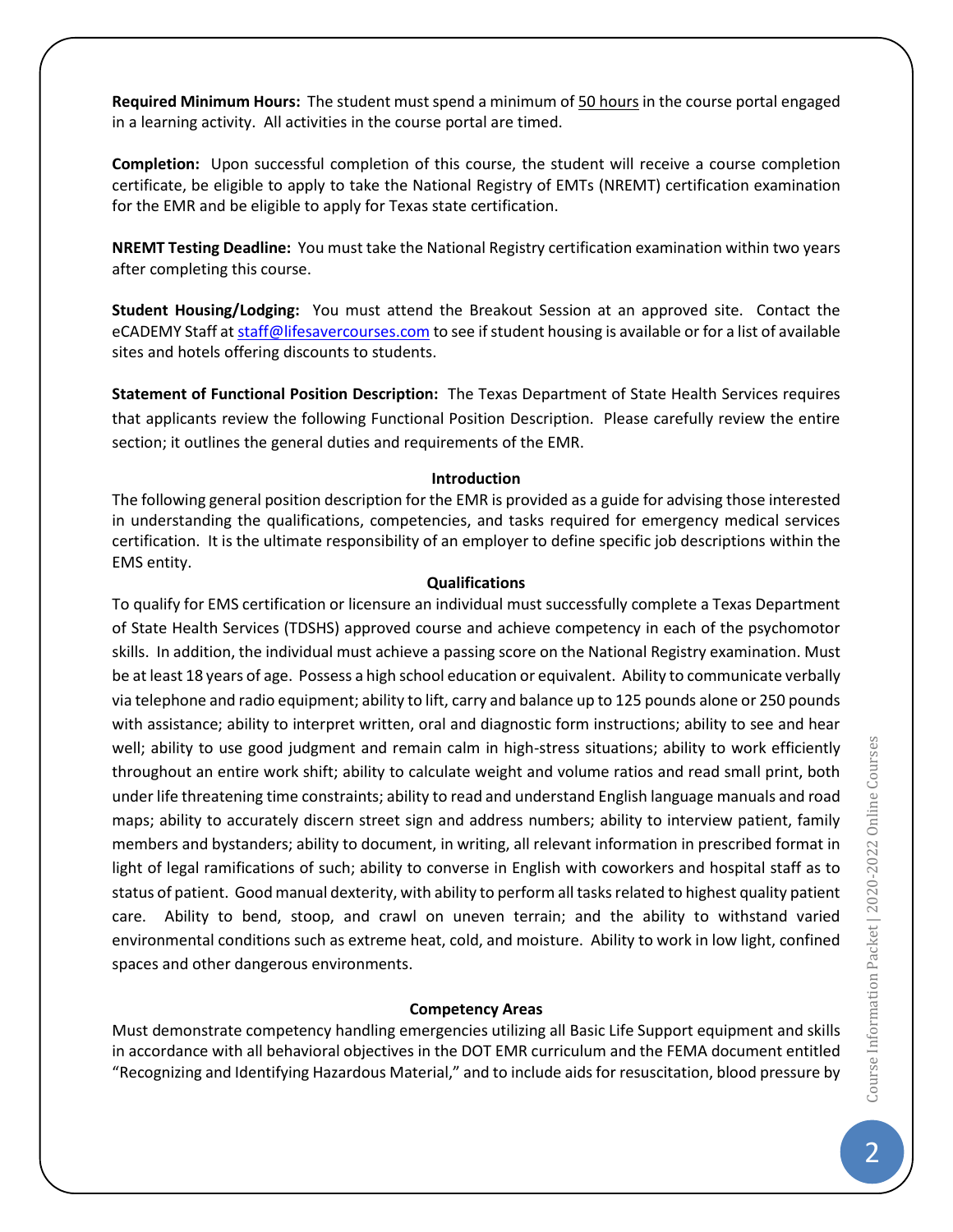palpation and auscultation, oral suctioning, spinal immobilization, patient assessment, and adult, child and infant CPR. Automated external defibrillation is a required course skill.

#### **Description of Tasks**

Receives call from dispatcher, responds appropriately to emergency calls, reads maps, may drive ambulance to emergency site, uses most expeditious route, and observes traffic ordinances and regulations. Determines nature and extend of illness or injury; takes pulse; blood pressure; visually observes changes in skin color; auscultates blood pressure, heart tones and breath sounds; makes determination regarding patient status; establishes priority for emergency care; renders appropriate emergency care (based on competency level); may administer intravenous drugs or fluid replacement as directed by physician. May use equipment (based on competency level) such as but not limited to, defibrillator, electrocardiograph. Performs endotracheal intubation to open airways and ventilate patient, inflate pneumatic anti-shock garment to improve patient's blood circulation. Assists in lifting, carrying, and transporting patient to ambulance and on to a medical facility. Reassures patients and bystanders, avoids mishandling patient and undue haste, searches for medical identification emblem to aid in care. Extricates patient from entrapment, assesses extent of injury, uses prescribed techniques and appliances, radios dispatcher for additional assistance or services, provides light rescue service if required, provides additional emergency care following established protocols. Complies with regulations in handling deceased, notifies authorities, arranges for protection of property and evidence at scene. Determines appropriate facility to which patient will be transported, reports nature and extent of injuries or illness to the facility, asks for direction from hospital physician or emergency department. Observes patient in route and administers care as directed by physician or emergency department or according to published protocol. Identifies diagnostic signs that require communication with facility. Assists in removing patient from ambulance and into emergency facility. Reports verbally and in writing observations about the patient, patient care at the scene and in route to the facility, provides assistance to emergency staff as required. Replaces supplies, sends used supplies for sterilization, checks all equipment for future readiness, maintains ambulance in operable condition, ensures ambulance cleanliness and orderliness of equipment and supplies, decontaminates vehicle interior, determines vehicle readiness by checking oil, gas, water in battery and radiator, and tire pressure, maintains familiarity with all specialized equipment.

#### **Admission Requirements**

**Our Commitment to Equality:** It is the policy of Lifesaver Education Courses to treat all students in a fair and equal manner and we do not discriminate based on race, religion, sex, age, national origin, sexual orientation, gender identity, position in the community, or disability that does not prohibit performance of essential skills.

**Minimum Age:** The NREMT does not require you be 18 years of age or older to take the certification examination. Candidates have two years after the completion of this course to take the examination. Texas requires applicants seeking state certification to be at least 18 years of age. Applicants seeking certification in another state should check with that state's EMS regulatory agency for requirements.

**Education:** The NREMT does not require you to have a high school diploma or GED to take the certification examination. Texas requires applicants seeking state certification to have a high school diploma or GED. Applicants seeking certification in another state should check that state's EMS regulatory agency for requirements.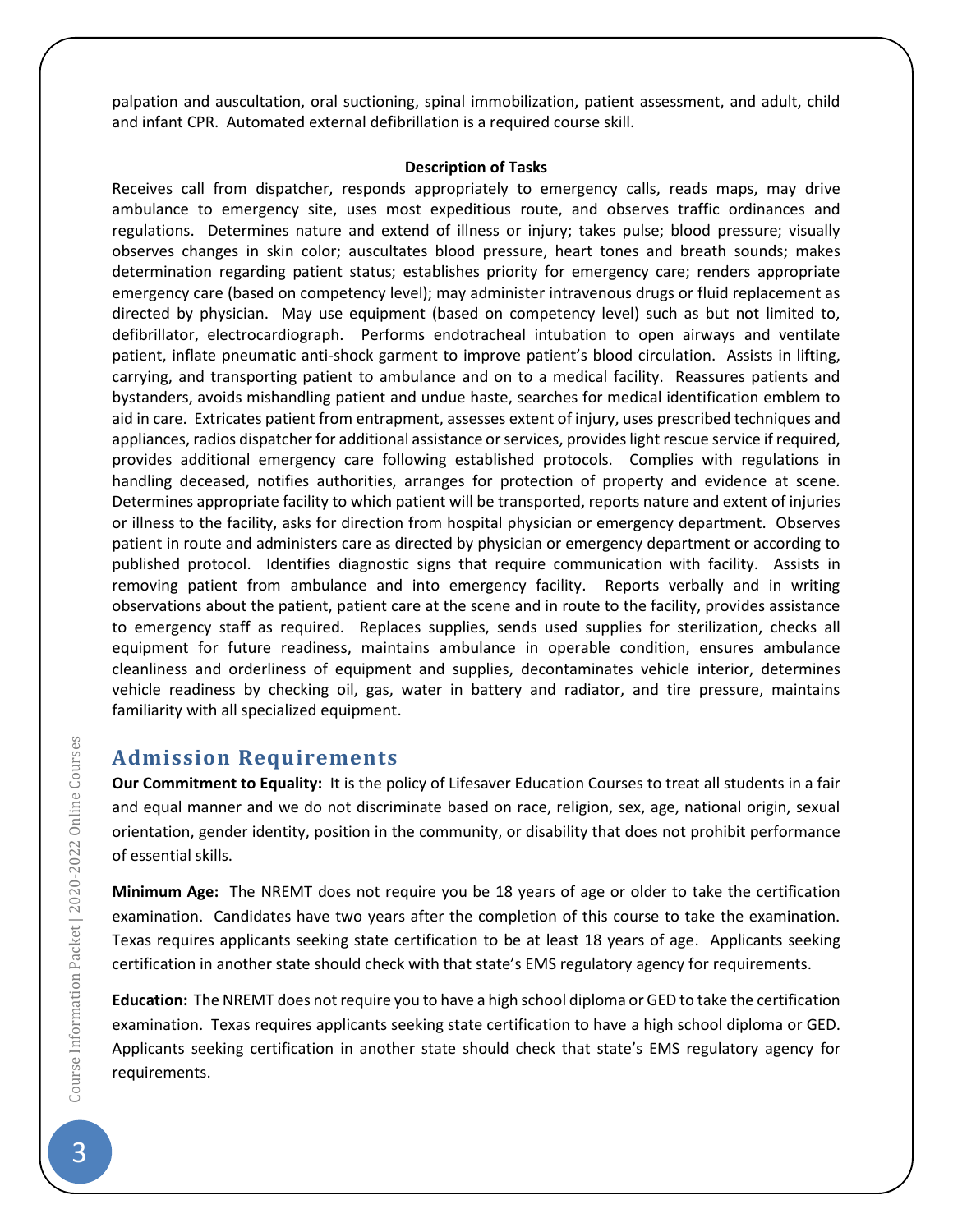We recommend all candidates complete an appropriate standardized aptitude test battery (such as the General Aptitude Test Battery (GATB)) and a standardized test of reading achievement before enrolling in this course. This testing assesses capacities and abilities necessary to comprehend the information relayed in the EMR course.

**Criminal History:** A criminal history background check is required. Candidates with any criminal history should discuss their situation with the Admissions Staff prior to applying for admission. Applicants seeking certification in another state should check with that state's EMS regulatory agency to discuss your criminal history and background check requirements.

A criminal history will not automatically prevent an applicant from becoming certified in Texas, but depending on the nature of the offense, certain Texas Department of State Health Services (TDSHS) rules could prohibit the student from becoming certified. See [25 Texas Administrative Code §157.36](http://info.sos.state.tx.us/pls/pub/readtac$ext.TacPage?sl=R&app=9&p_dir=&p_rloc=&p_tloc=&p_ploc=&pg=1&p_tac=&ti=25&pt=1&ch=157&rl=36) which states in part, "A person shall be disqualified from eligibility to acquire an EMS certification, or a person's initial or renewal application for EMS certification or paramedic licensure shall be denied, or a person's EMS certification or paramedic license, whether active or inactive, shall be revoked if the petitioner, applicant, certificant, or licensed paramedic is convicted of or place on deferred adjudication community supervision or deferred disposition for an offense committed on or after September 1, 2009 listed in Code of Criminal Procedure, Article 42.12, Sections 3g(a)(1)(A) through (H) as follows: (1) murder; (2) capital murder; (3) indecency with a child; (4) aggravated kidnapping; (5) aggravated sexual assault; (6) aggravated robbery; (7) substance abuse offenses, as described in Health and Safety Code, Chapter 481, for which punishment is increased under: (a) Health and Safety Code, §481.140, regarding the use of a child in the commission of an offense; or (b) Health and Safety Code, §481.134(c), (d), (e) or (f), regarding an offense committed within a drug free zone, if it is shown that the defendant has been previously convicted of an offense for which punishment was increased under one of those subsections; (8) sexual assault; (9) An offense, other than an offense committed on or after September 1, 2009, for which the person is subject to register as a sex offender under Code of Criminal Procedure, Chapter 62." Any criminal offenses NOT LISTED ABOVE are subject to TDSHS review which may lead to denial, suspension, or revocation. You can ask the TDSHS to prescreen your criminal history prior to enrolling in a program for a \$50.00 fee. You may contact the TDSHS at [emscert@dshs.state.tx.us](file:///C:/Users/P/Documents/TPGOC/LEC/EMS%20Education%20Program/EMS%20eCADEMY/ECA%20Course/emscert@dshs.state.tx.us) for further information. All applicants for Texas state certification must submit to a federal background fingerprint check. This is conducted through a state contractor and there is a fee for the fingerprint check. For further information refer t[o 25 Texas Administrative Code](http://info.sos.state.tx.us/pls/pub/readtac$ext.TacPage?sl=R&app=9&p_dir=&p_rloc=&p_tloc=&p_ploc=&pg=1&p_tac=&ti=25&pt=1&ch=157&rl=37) §157.37.

**Drug Screen:** A urine drug screen is required and will be randomly conducted at one of the breakout sessions. Random drug testing is mandatory during the course.

**Healthcare Provider CPR-BLS Completion:** Candidates MUST hold a current American Heart Association Healthcare Provider; American Red Cross Professional Rescuer; American Safety & Health Institute CPR Pro, National Safety Council Professional Rescuer CPR; or EMS Safety Services CPR and AED for Professional Rescuers course completion card prior to completing this course.

**Liability Waiver:** Candidates accepted into the eCADEMY must sign a waiver and release of liability for participating in this course. Other course participation documents may be required.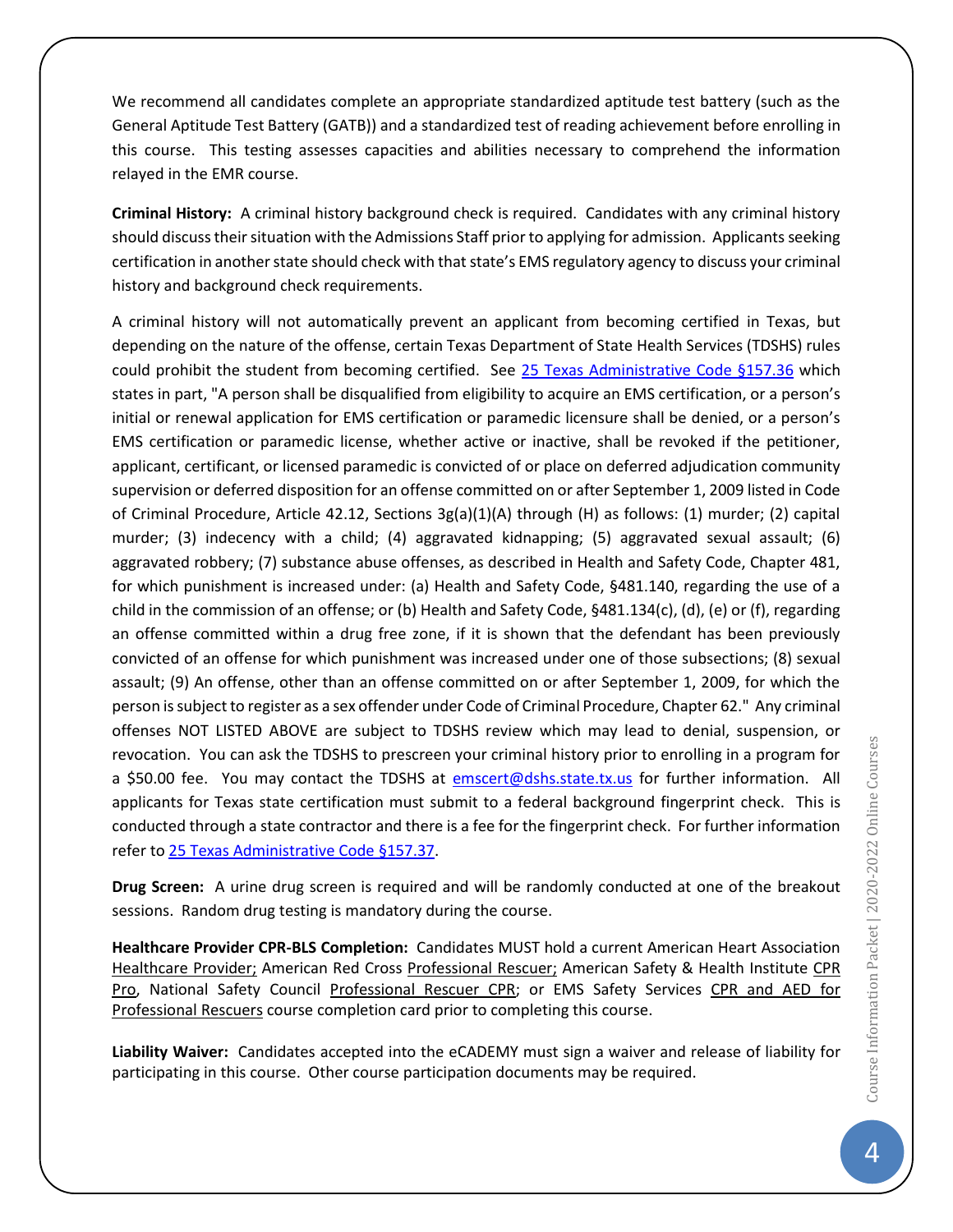**Immunizations:** Texas law **does not** require students who will not participate in clinical rotations to have immunizations.

Applicants seeking certification in another state should check with that state's EMS regulatory agency for information regarding immunizations.

For your own safety, Lifesaver Education Courses strongly recommends you obtain the following immunizations:

- a. *Tetanus-diphtheria (Td):* One dose within the last 10 years. A booster dose may be in the form of a tetanus-diphtheria-pertussis (Tdap) vaccine.
- b. *Measles, Mumps and Rubella (MMR):* Measles--Students born after 1/1/1957 must have had either two doses of measles vaccine administered since January 1, 1968 and on or after their first birthday and at least 28 days apart; OR at least one dose of measles vaccine administered on or after their first birthday. Mumps--Students born on or after 1/1/1957 must have had either one dose of mumps vaccine administered on or after their first birthday. Rubella--Must have one dose administered on or after their first birthday. Many times this vaccine is administered as a MMR dose. If you have the MMR dose, you must have two doses of vaccine.
- c. *Varicella (Chickenpox):* One dose of vaccine for students who received this vaccine prior to 13 years of age; two doses for students who were not vaccinated before their 13th birthday. A history of chickenpox validated by the student, student's physician or parent is acceptable in lieu of vaccination.
- d. *Tuberculosis (TB***):** An annual skin test.
- *e. Hepatitis B:* A series of three shots.
- f. *Influenza:* Annual seasonal vaccination.

**Email and Internet:** You must have an email address and access to the Internet to enroll in this course.

**Computer System Requirements:** You must have a compatible computer and necessary plug ins to access the online learning system and video conferencing.

| <b>Operating System</b>     | <b>Version</b>         | <b>Browser</b>                  |  |
|-----------------------------|------------------------|---------------------------------|--|
| Microsoft Windows (PC)      | XP, Vista, 7 or higher | Firefox 3.6, 8.0 or higher      |  |
|                             |                        | Internet Explorer 7.0 or higher |  |
| Mac OS (Mac)                | 10.7 or higher         | Firefox 3.6, 8.0 or higher      |  |
|                             |                        | Safari 5.1 or higher            |  |
| <b>Plug In Application</b>  | <b>PC Version</b>      | <b>Mac Version</b>              |  |
| Adobe Flash Player          | 8.0 or higher          | 8.0 or higher                   |  |
| Microsoft PowerPoint Viewer | 2003 or higher         | 2004 or higher                  |  |
| Adobe Reader                | 7.0.5 or higher        | 7.0.5 or higher                 |  |
| <b>Speakers</b>             |                        |                                 |  |
| Microphone                  |                        |                                 |  |
| Camera Recommended          |                        |                                 |  |

## **Disability Accommodations**

The eCADEMY complies with applicable provisions of the Americans with Disabilities Act (ADA) of 1990 and applicable Texas Department of State Health Services (TDSHS) rules. The student has been provided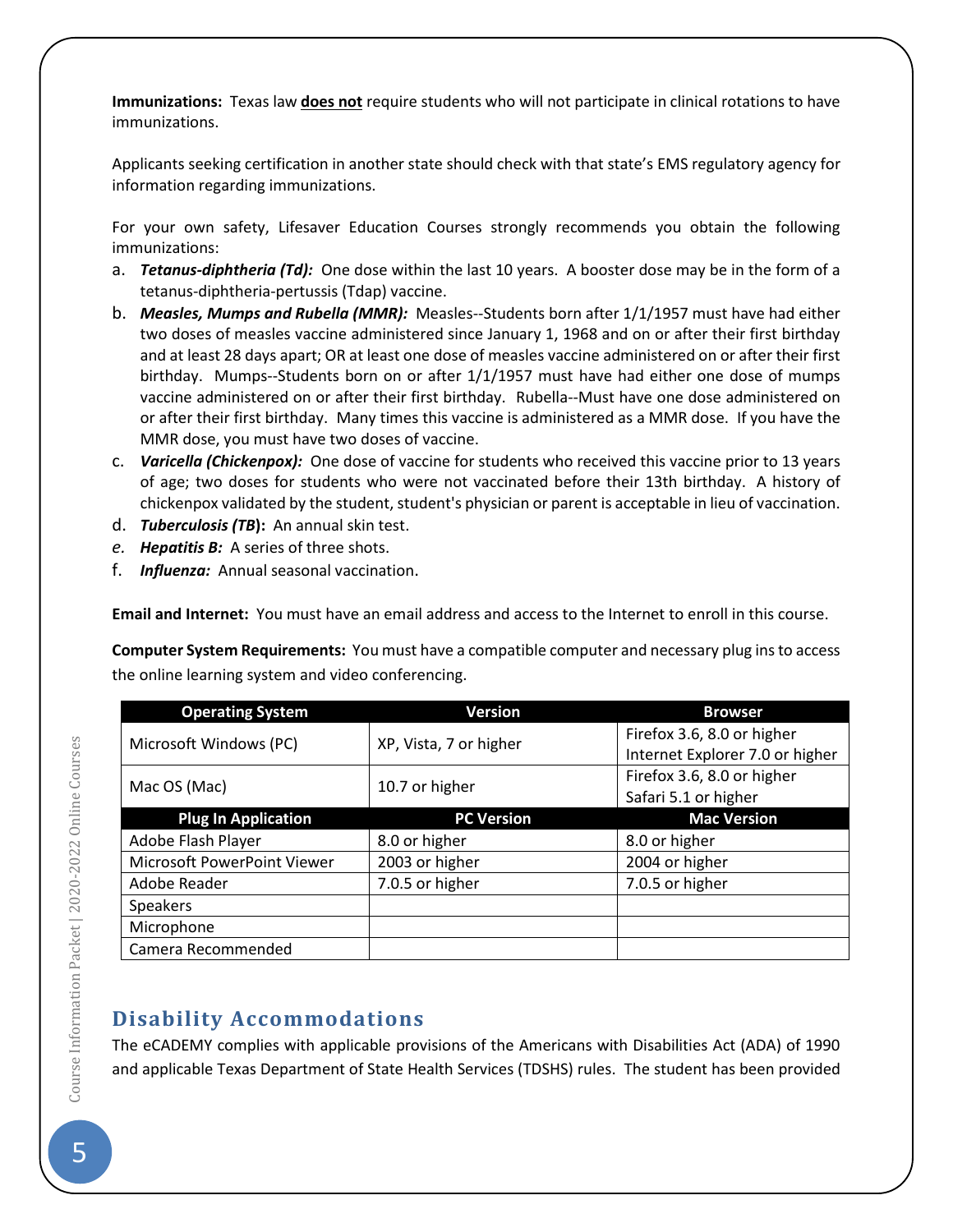with a Statement of Functional Position Description with outlines the general position description for the EMR, EMT and AEMT.

**Permitted Testing:** The law permits testing that requires the use of sensory, manual or speaking skills where the tests are intended to measure essential functions of the profession.

**NREMT Testing Accommodations:** There is a separate process for requesting an accommodation for the National Registry certification or psychomotor skills examination. The National Registry will establish eligibility for accommodations. For information about the National Registry Disability Policy go to: <https://www.nremt.org/rwd/public/document/policy-accommodations>

**Accommodations that CANNOT Be Made:** The following are some examples of accommodations that cannot be made due to the essential functions of the profession.

- a. No accommodation during course testing that will compromise or fundamentally alter the testing of skills that are required to function safely and efficiently within the profession
- b. No additional time for skills within specific time frames
- c. A written examination may not be given with an oral reader
- d. A written test must be completed within the allowable time

## **Tuition, Fees, Payment and Refunds**

Students will be responsible for the costs of tuition, fees, textbooks and other course materials. In addition, students are responsible for lodging, meals and transportation to and from the breakout session.

Once you complete this course, students are responsible for application and testing fees required by the National Registry of EMTs and the state EMS regulatory agency in which they will seek certification.

We have included a financial planner for illustrative purposes below. It will provide you with an estimate of the full cost to participate in this course. Items in green must be purchased from the eCADEMY.

| These required costs are due within 7 days of enrollment. A payment plan is available. |         |                            |          |  |
|----------------------------------------------------------------------------------------|---------|----------------------------|----------|--|
| l Tuition                                                                              |         | Required                   | \$385    |  |
| Drug Screen                                                                            |         | Required                   | \$24     |  |
| <b>Criminal Background</b>                                                             |         | Required (Non-Refundable)  | \$30     |  |
| Lab Fee                                                                                |         | Required                   | \$25     |  |
| Once enrolled, students must order and pay in full for the online course access code.  |         |                            |          |  |
| eBook only with access to online course                                                |         | Required (Non-Refundable)  | \$111.99 |  |
| <b>Other Costs</b>                                                                     |         |                            |          |  |
| Immunizations                                                                          |         | Recommended                |          |  |
| <b>Travel and meals</b>                                                                |         |                            |          |  |
| <b>NREMT Application Fee</b>                                                           | \$75.00 | (Charged for each attempt) |          |  |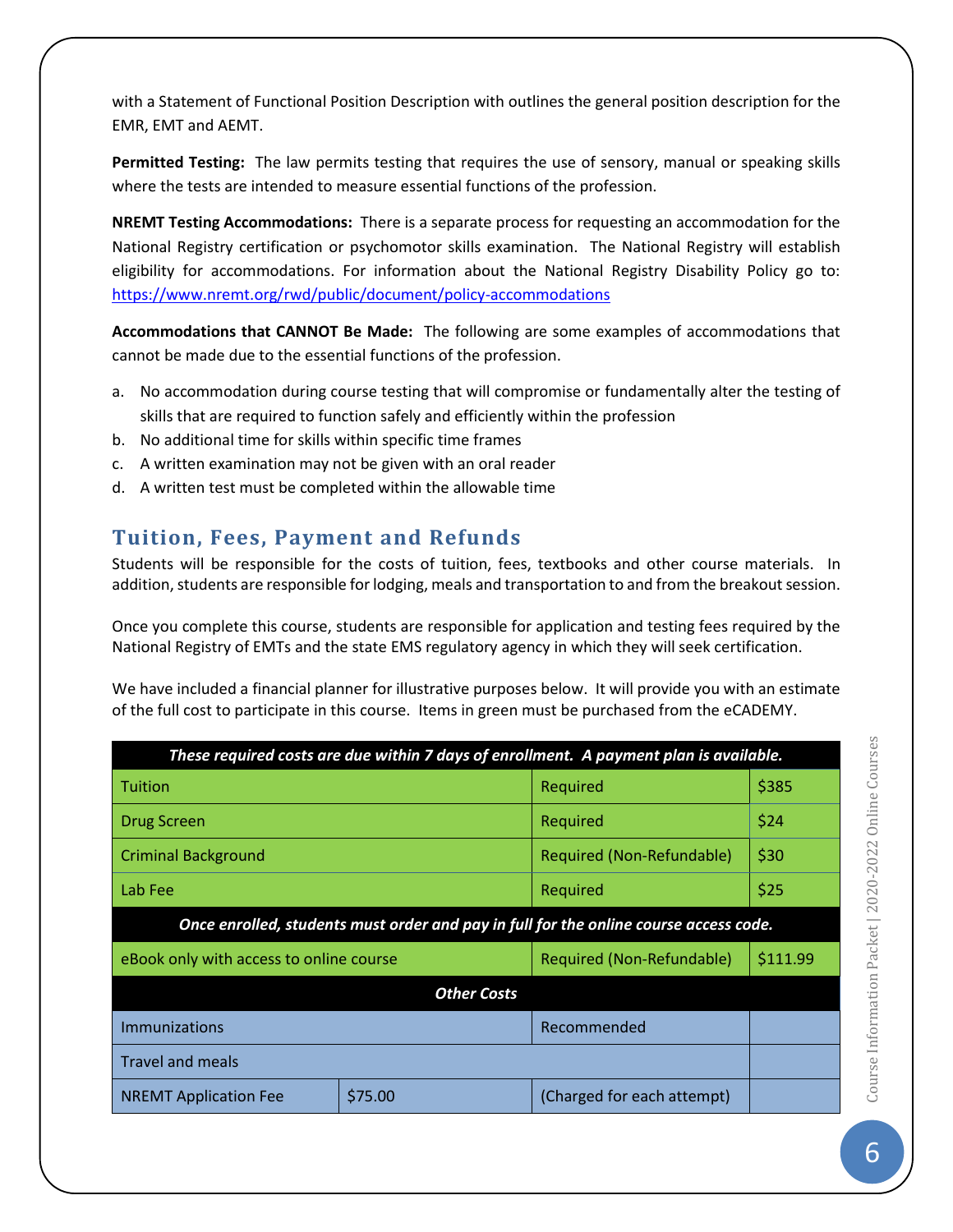| Texas State Certification Fee | \$64.00 | you are seeking Texas<br>Certification |  |
|-------------------------------|---------|----------------------------------------|--|
|                               |         | My Anticipated Costs:                  |  |

**Payment:** Students have the option to choose a payment plan for tuition and fees as described above. You must choose your payment option when applying for admission. The total amount for the course is due as follows:

| Pay in Full Option              |      | <b>Deferred Payment Plan Option</b> |     |
|---------------------------------|------|-------------------------------------|-----|
| Due within 7 days of enrollment | 100% | Due within 7 days of enrollment     | 50% |
|                                 |      | Due in two equal monthly payments   | 50% |

- A \$10.00 fee will be assessed to students choosing the Deferred Payment Plan.
- Statements process on the first business day of the month and are submitted electronically to students. Payment is due by 11:59 pm CT on the  $15<sup>th</sup>$  day of the month. There is a past due fee of \$15.00.
- A student who is more than seven (7) days past due will be suspended until payment is received.
- Accounts 31 days past due are considered delinquent and will result in the student being involuntarily withdrawn from the eCADEMY.
- Delinquent accounts may be referred to a collection agency. A collection fee of 33% of the delinquent balance will be added to accounts referred to a collection agency.

**Refunds:** Lifesaver Education Courses will make refunds to students who properly withdraw from the eCADEMY in accordance with our policy. Students who do not follow the withdrawal procedure will not receive a refund.

- a. Students who withdraw within 14 days from their enrollment date will receive a 100% refund of eligible fees and an 80% refund of tuition paid.
- b. Students who withdraw within 21 daysfrom their enrollment date will receive a 75% refund of eligible fees paid and a 40% refund of tuition paid.
- c. Students who withdraw within 28 days from their enrollment date will receive a 50% refund of eligible fees paid and a 20% refund of tuition paid.
- d. No monies are refunded after 28 days from their enrollment date.

Fees eligible for refund include the drug screen and lab fee. Refunds will be made within thirty (30) calendar days of the student's withdrawal.

## **Course Schedule**

This course is composed of self-learning and instructor-led segments. We recommend students complete a minimum of two chapters per week. The total number of hours for instructor-led segments is 20. The total number of hours for all segments is 70. The segments are as follows:

- 50 Self Learning Hours
- 4 Virtual didactic hours
- 16 Skill practice hours (at an approved site)